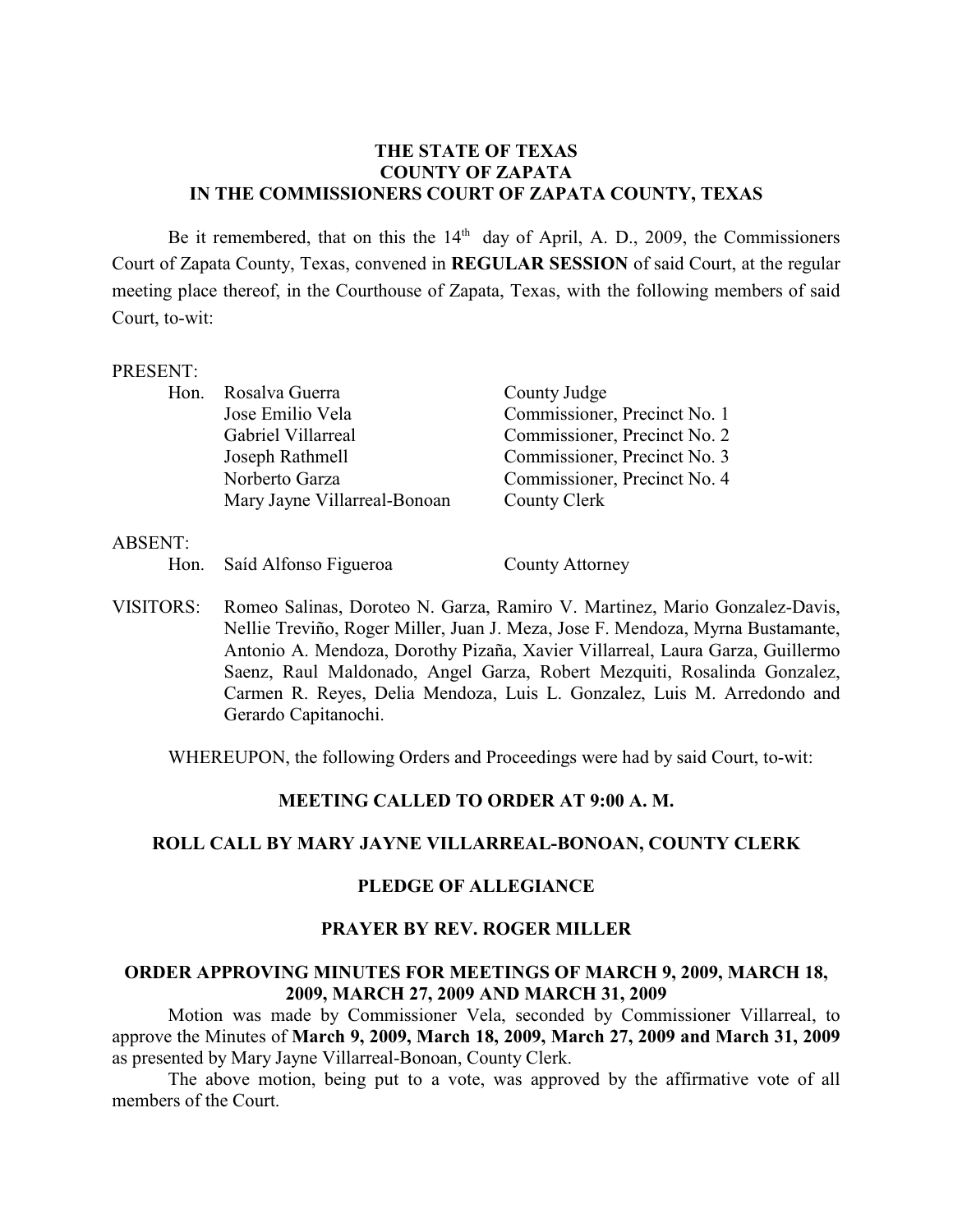#### **COMMUNICATIONS**

Judge Guerra announced that the grand opening and ribbon cutting ceremony for the Guadalupe and Lilia Martinez Swimming Complex will be held on Tuesday, April 21 at 10 a.m. Judge Guerra also announced that Juana Maria Gutierrez, J.P., Pct. 2 asked permission to use the Henry Martinez Community Center in San Ygnacio for the upcoming J.P. Conference.

#### **DEPARTMENTAL REPORTS**

Luis Lauro Gonzalez, Zapata County Tax Assessor/Collector, reported that his office collected \$165,990.44 in the month of March 2009, this amount was for taxes only. Hotel Motel tax collected was \$40,272.38. (Written report is attached for the record.)

## **ORDER APPROVING FEES FOR ARCHITECTURAL SERVICES PROPOSED BY COTERA AND REED ARCHITECTS REGARDING PLANNING OF ZAPATA COUNTY PROPERTY**

Motion was made by Commissioner Villarreal, seconded by Commissioner Garza, to approve fees in the amount of \$15,000 for Architectural Services proposed by Cotera and Reed Architects regarding the planning of the Zapata County property located on  $17<sup>th</sup>$  Avenue to  $26<sup>th</sup>$ Avenue between Glenn and Fresno Streets and Lots 6 through 43 inclusive, Block 200 of the Manuel Medina Addition as requested by Gabriel Villarreal, County Commissioner, Pct. 2, Norberto Garza, County Commissioner, Pct. 4, and Cotera and Reed Architects.

The above motion, being put to a vote, was approved by the affirmative vote of all members of the Court.

### **ORDER APPROVING GRANT APPLICATION FOR RECOVERY ACT FUNDS FOR JUVENILE PROBATION DEPARTMENT**

Motion was made by Commissioner Vela, seconded by Commissioner Garza, to approve Grant application for Recovery Act Funds for Juvenile Probation Department as requested by Roger Miller, Probation Department.

The above motion, being put to a vote, was approved by the affirmative vote of all members of the Court.

## **ORDER ADOPTING RESOLUTION FOR BYRNE JUSTICE ASSISTANCE ACT GRANT APPLICATION**

Motion was made by Commissioner Garza, seconded by Commissioner Rathmell, to approve resolution for the Byrne Justice Assistance Act Grant Application #2009-F5632-TX5B as requested by Sheriff Sigifredo Gonzalez, Jr. and Captain Victor Sermino.

The above motion, being put to a vote, was approved by the affirmative vote of all members of the Court.

## **ORDER APPROVING USE OF ZAPATA COUNTY FAIRGROUNDS AS STARTING POINT FOR ZAPATA/LAREDO FUN RACE**

 Motion was made by Commissioner Garza, seconded by Commissioner Vela, to approve the use of the Zapata County Fairgrounds as the starting point for the Zapata/Laredo Fun Race, charity to benefit Casa La Esperanza, a crisis pregnancy center as requested by Mike Doyle, Pro-Bike.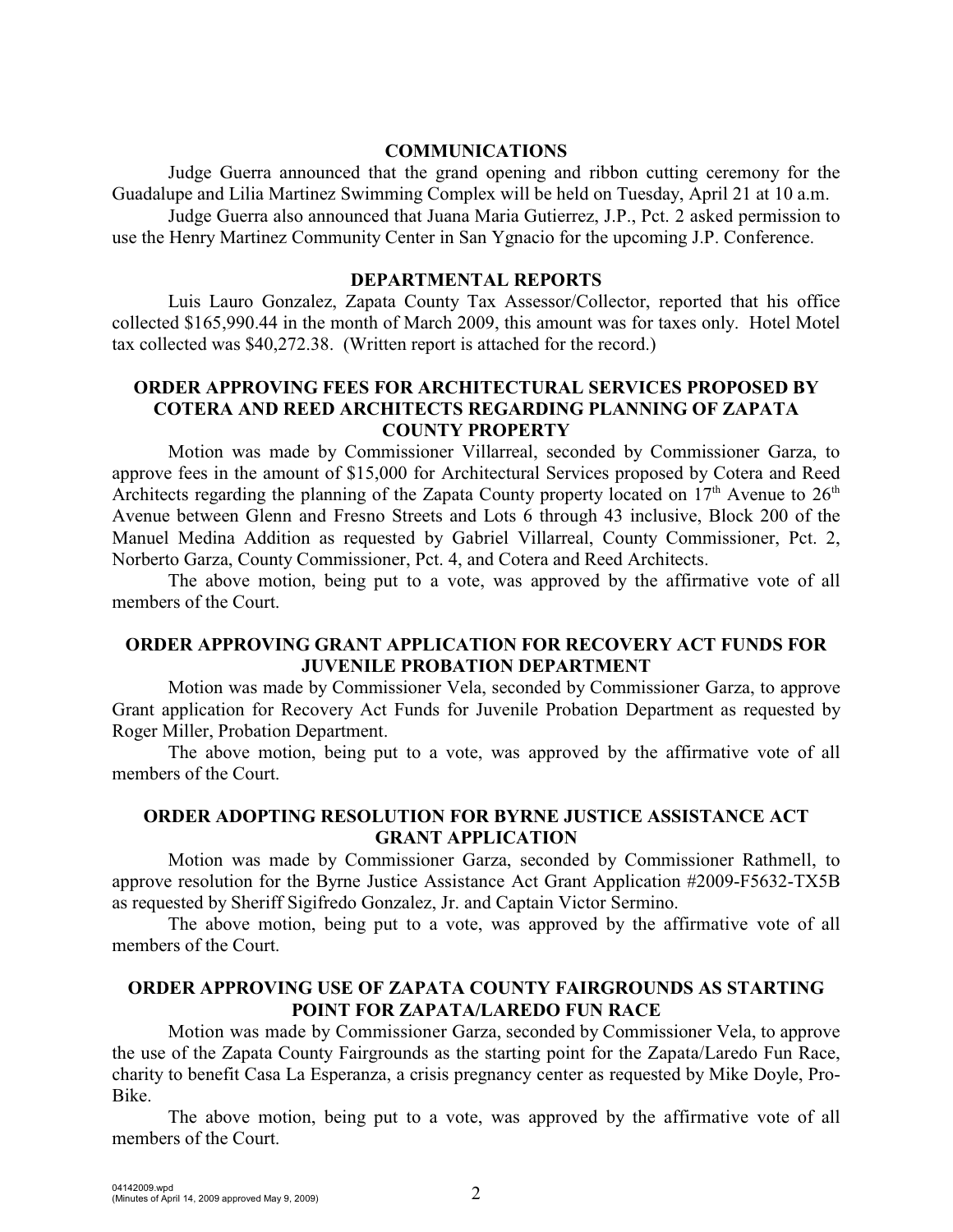## **ORDER APPROVING USE OF OSWALDO & JUANITA RAMIREZ SHOW BARN FOR RELAY FOR LIFE**

Motion was made by Commissioner Vela, seconded by Commissioner Villarreal, to approve the use of the Oswaldo & Juanita Ramirez Show Barn for the Relay for Life on May  $8<sup>th</sup>$ , 2009 as requested by Bobbie Meza and Nellie Treviño.

The above motion, being put to a vote, was approved by the affirmative vote of all members of the Court.

### **ORDER APPROVING TO CONCUR WITH FINDING OF NO SIGNIFICANT IMPACT FOR ENVIRONMENTAL ASSESSMENT ON RAMIREÑO WATER TOWER RELOCATION PROJECT**

Motion was made by Commissioner Rathmell, seconded by Commissioner Garza, to approve to concur with the Finding of No Significant Impact for the environmental assessment on the Ramireño Water Tower Relocation Project. Assessment has been completed as requested by Mario Gonzalez-Davis, Project Coordinator.

The above motion, being put to a vote, was approved by the affirmative vote of all members of the Court.

## **ORDER APPROVING BID FOR MATERIALS TO BE USED ON LAKE FRONT ROAD BOND PAVING PCT. #3 PROJECT**

Motion was made by Commissioner Vela, seconded by Commissioner Rathmell, to approve the bid for materials submitted by Benavides Trucking for the Flex Base (caliche) at \$7.35 per yard; the bid submitted by Brothers Material for Type "D" asphalt at \$53.00 per ton and the bid submitted by Brothers Material for SS1-Emulsion at \$3.38 per gal. All materials are to be delivered to site to be used on Lake Front Road Bond Paving Pct. # 3 Project as requested by Mario Gonzalez-Davis, Project Coordinator.

The above motion, being put to a vote, was approved by the affirmative vote of all members of the Court.

# **ORDER AWARDING CONTRACT FOR CONSTRUCTION MANAGER AT RISK CONTRACT FOR CONSTRUCTION OF ORCA AND EDA GRANT HIGHER EDUCATION CENTER**

Motion was made by Commissioner Rathmell, seconded by Commissioner Garza, to award the contract for the Construction Manager at Risk contract for the construction of the ORCA and EDA grant Higher Education Center to PM2i, the only bidders as requested by Mario Gonzalez-Davis, Project Coordinator.

The above motion, being put to a vote, was approved by the affirmative vote of all members of the Court.

## **ORDER APPROVING FINAL DESIGN PHASE FOR HIGHER EDUCATION CENTER FOLLOWING RECOMMENDATIONS OF PARTNERS THAT WILL BE USING FACILITY**

Motion was made by Commissioner Garza, seconded by Commissioner Rathmell, to approve the final design phase for the Higher Education Center following the recommendations of the partners that will be using the facility as requested by Mario Gonzalez-Davis, Project Coordinator.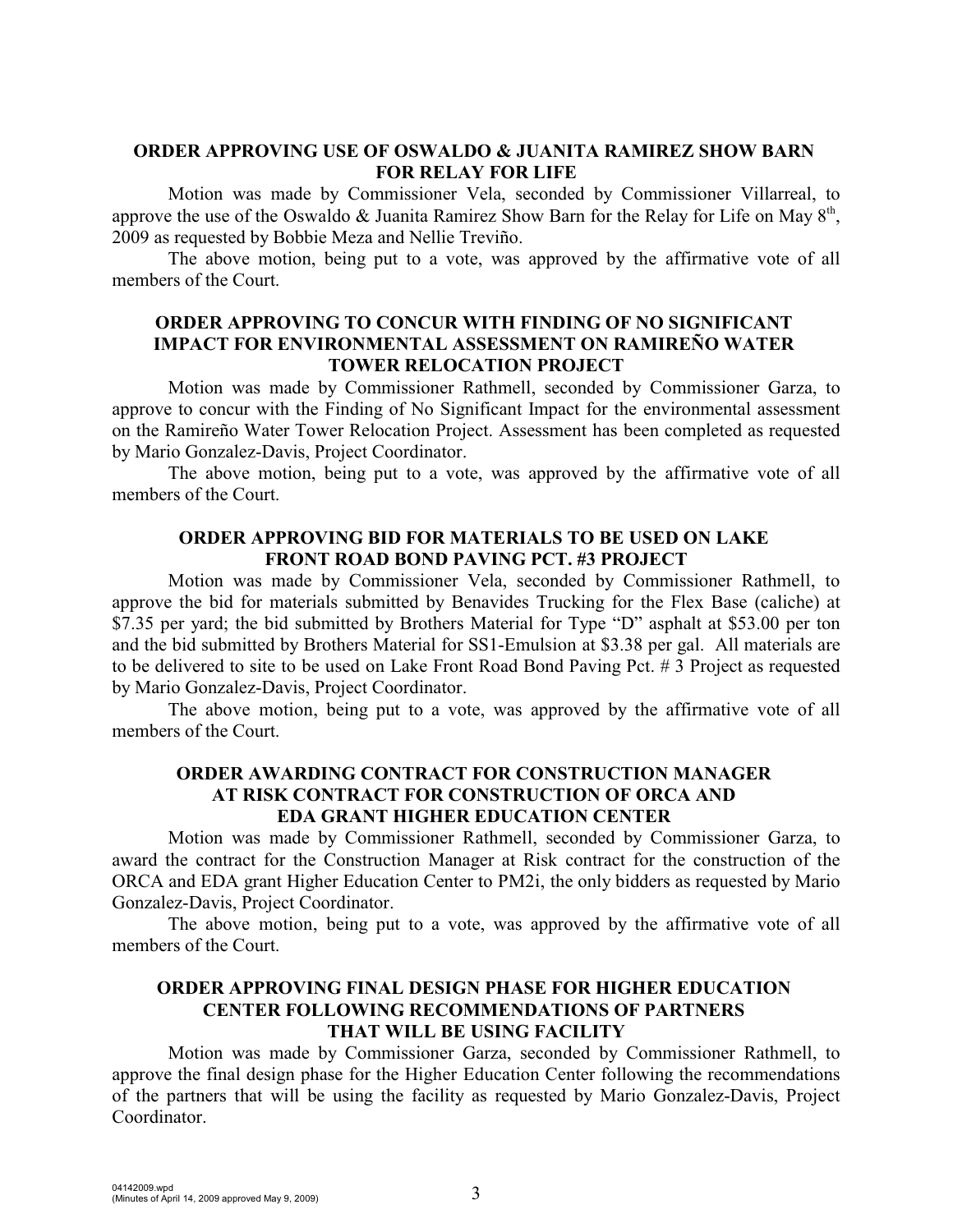The above motion, being put to a vote, was approved by the affirmative vote of all members of the Court.

#### **ORDER APPROVING ZAPATA COUNTY CEMETERY PLOT POLICY**

Motion was made by Commissioner Vela, seconded by Commissioner Villarreal, to approve the Zapata County Cemetery Plot Policy as requested by Romeo Salinas, County Treasurer. (Policy attached to minutes.)

The above motion, being put to a vote, was approved by the affirmative vote of all members of the Court.

#### **ORDER TO TABLE REQUEST BY JUSTICE OF THE PEACE OFFICE TO HIRE LEEANN GONZALEZ**

Motion was made by Commissioner Vela, seconded by Commissioner Villarreal, to table request by Justice of the Peace Office to hire LeeAnn Gonzalez for 6 months as temporary warrant clerk for the Justice of the Peace Offices.

The above motion, being put to a vote, was approved by the affirmative vote of all members of the Court.

## **NO ACTION WAS TAKEN ON REQUEST TO HIRE RUBEN G. PEÑA, JR. AS A TREATMENT OPERATOR TRAINEE AT THE WASTEWATER TREATMENT PLANT FOR SLOT-9, VACANT POSITION, AT A SALARY OF \$8.80/HR. AS REQUESTED BY CARLOS TREVIÑO, WATER PLANT DIRECTOR AND ELOY CHAPA JR., WASTEWATER SUPERVISOR** (Request was withdrawn by Mr. Treviño)

## **ORDER APPROVING PURCHASE OF BORING MACHINE WITH POSSIBLE SIESTA SHORES PARTICIPATION**

Motion was made by Commissioner Vela, seconded by Commissioner Garza, to approve the purchase of a boring machine with possible Siesta Shores purchase participation. Each of the four precincts will fund \$15,000 for a total of \$60,000, Zapata County Water Works will fund \$10,000 and Siesta Shores will fund \$10,000. There will be a Memorandum of Understanding between Zapata County and Siesta Shores. Mr. Ramiro V. Martinez will be authorized to create an account in order to make purchase as requested by Carlos Treviño, Jr. and Joseph Rathmell, County Commissioner, Pct. 3.

The above motion, being put to a vote, was approved by the affirmative vote of all members of the Court.

## **ORDER APPROVING TO HIRE ARMANDO DEL BOSQUE, JR. FOR RECYCLING DEPARTMENT UNDER BUDGET OF COMMISSIONER GARZA**

Motion was made by Commissioner Rathmell, seconded by Commissioner Garza, to hire Armando del Bosque, Jr. for the Recycling Department under the budget of Commissioner Garza as requested by Hector Lopez, Jr., Recycling Center Supervisor.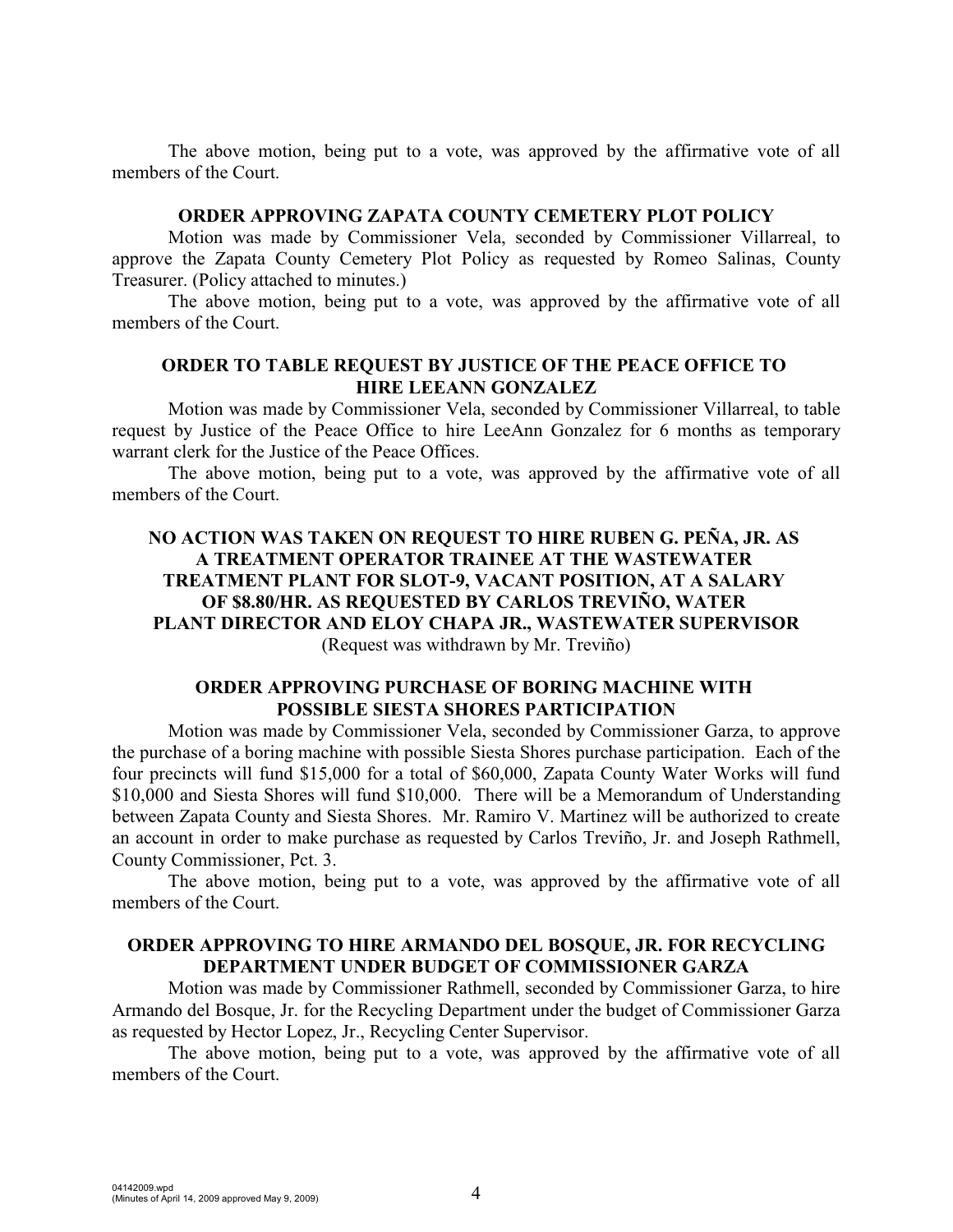## **ORDER APPROVING MASTER FIBERS AND CARDBOARD EXPRESS TO PROVIDE SERVICES FOR ZAPATA COUNTY RECYCLING DEPARTMENT**

Motion was made by Commissioner Vela, seconded by Commissioner Rathmell, to approve Master Fibers and Cardboard Express to provide recycling services at the rate of \$40.00 per ton for the Zapata County Recycling Department. Master Fibers and Cardboard Express are to alternate each month with each other as requested by Hector Lopez, Recycling Center Supervisor and Rosalva Guerra, County Judge.

The above motion, being put to a vote, was approved by the affirmative vote of all members of the Court.

## **ORDER APPOINTING MR. ZAR RODRIGUEZ IV AS ZAPATA COUNTY DIRECTOR/MANAGER FOR NEWLY CONSTRUCTED ROMEO T. FLORES PARK INCLUDING MANAGEMENT OF SWIMMING POOL**

Motion was made by Commissioner Vela, seconded by Commissioner Villarreal, to approve the appointment of Mr. Zar Rodriguez IV as Zapata County Director/Manager for the newly constructed Romeo T. Flores Park including management of the public swimming pool. Mr. Rodriguez will have access to courthouse maintenance staff for grounds maintenance as requested by Jose Emilio Vela, County Commissioner, Pct. 1.

The above motion, being put to a vote, was approved by the affirmative vote of all members of the Court.

## **ORDER APPROVING CHANGE ORDER REQUEST BY RIGNEY CONSTRUCTION COMPANY TO FINALIZE CONTRACT WITH ZAPATA COUNTY FOR COMPLETION OF ROMEO T. FLORES PARK PROJECT - PHASE I**

Motion was made by Commissioner Rathmell, seconded by Commissioner Vela, to approve change order requested by Rigney Construction Co. to finalize contract with Zapata County for the completion of Romeo T. Flores Park Project- Phase I. Rigney Construction Company will purchase brick for \$12,500 to be paid from contingency fund as requested by Jose Emilio Vela, County Commissioner, Pct. 1.

The above motion, being put to a vote, was approved by the affirmative vote of all members of the Court.

## **ORDER TO TABLE REIMBURSEMENT TO MR. VICTOR GUERRA FOR INCURRED EXPENSES KEEPING LIVESTOCK AWAY FROM COUNTY LANDFILL AREA WHEN CONSTRUCTING NEW PERIMETER FENCE**

Motion was made by Commissioner Garza, seconded by Commissioner Villarreal, to table reimbursement to Mr. Victor Guerra, local rancher, for incurred expenses while keeping livestock away from county landfill area when constructing the new perimeter fence as requested by Jose Emilio Vela, County Commissioner, Pct. 1.

The above motion, being put to a vote, was approved by the affirmative vote of all members of the Court.

## **ORDER TO TABLE REQUEST BY JOSEPH RATHMELL, COUNTY COMMISSIONER, PCT. 3 TO APPROVE CHANGE ORDER FOR PRECINCT 3 ROAD BOND PAVING PROJECT- PHASE I**

Motion was made by Commissioner Rathmell, seconded by Commissioner Garza, to table the request by Joseph Rathmell, County Commissioner, Pct. 3, to approve a change order for the Precinct 3 Road Bond Paving Project Phase I.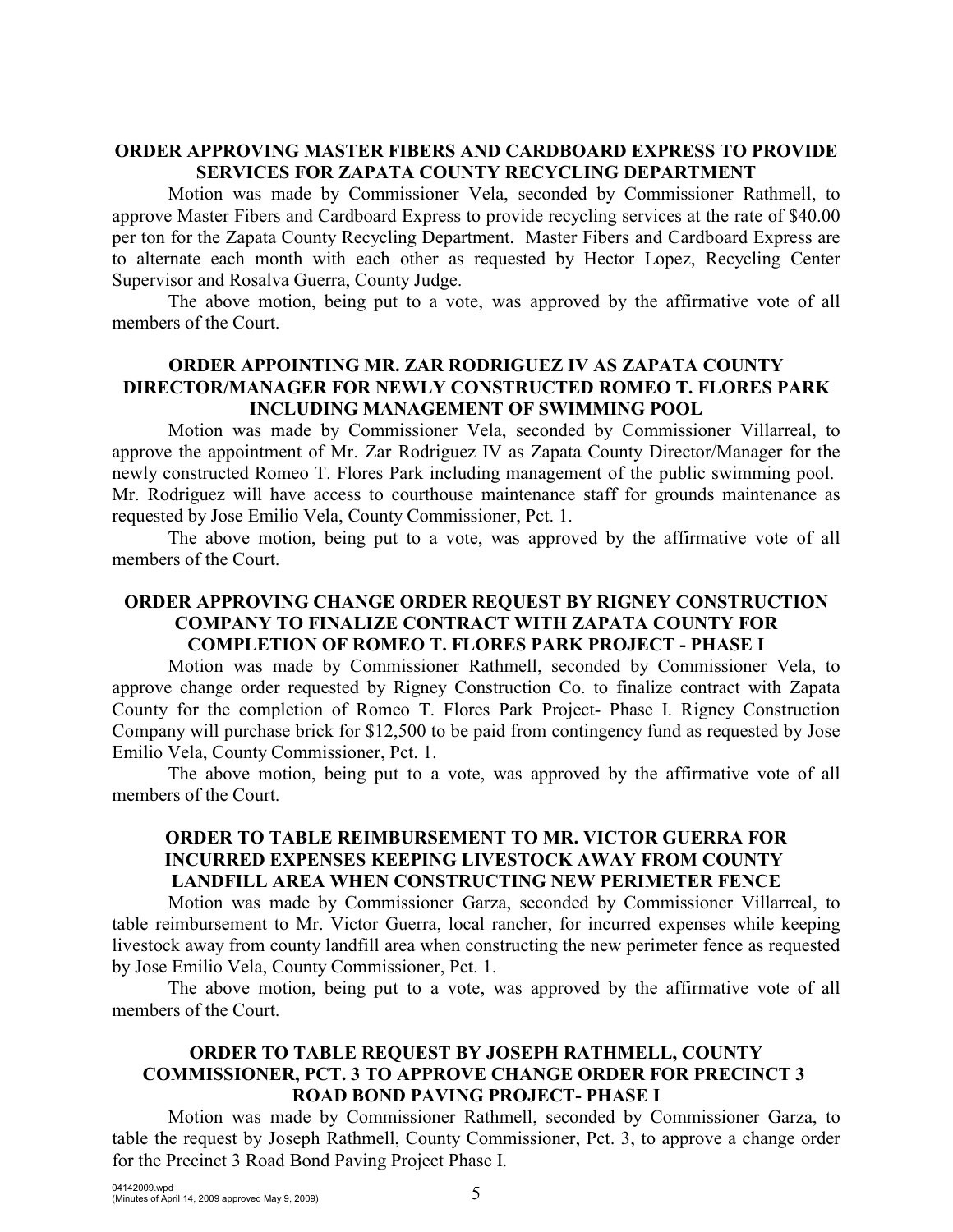The above motion, being put to a vote, was approved by the affirmative vote of all members of the Court.

## **ORDER APPOINTING MARTIN SAENZ AS INTERIM DIRECTOR FOR ENVIRONMENTAL HEALTH SERVICES AND SAFETY AND RISK MANAGEMENT DEPARTMENTS**

Motion was made by Commissioner Garza, seconded by Commissioner Villarreal, to approve appointment of Martin Saenz as interim director for the Environmental Health Service and Safety and Risk Management Departments as requested by Rosalva Guerra, County Judge and Jose Emilio Vela, County Commissioner, Pct. 1.

The above motion, being put to a vote, was approved by the affirmative vote of all members of the Court.

## **ORDER APPROVING TRANSFER OF ENVIRONMENTAL HEALTH SERVICE AND SAFETY AND RISK MANAGEMENT DEPARTMENTS TO ANIMAL CONTROL SHELTER**

Motion was made by Commissioner Garza, seconded by Commissioner Villarreal, to approve transfer of the Environmental Health Service and Safety and Risk Management Department to the Animal Control Shelter (effective immediately) as requested by Rosalva Guerra, County Judge.

The above motion, being put to a vote, was approved by the affirmative vote of all members of the Court.

### **ORDER AUTHORIZING MR. RAMIRO V. MARTINEZ TO RESEARCH INFORMATION FOR LEASE/PURCHASE OF BULLDOZER AND SCRAPER FOR LANDFILL**

Motion was made by Commissioner Rathmell, seconded by Commissioner Garza, to authorize Mr. Ramiro V. Martinez to research information for lease/purchase of bulldozer and scraper for the landfill in order to maintain standards required by TCEQ. Mr. Martinez will come back at the next Commissioners Court meeting with results as requested by Rosalva Guerra, County Judge.

The above motion, being put to a vote, was approved by the affirmative vote of all members of the Court.

## **NO ACTION WAS TAKEN ON REQUEST BY ROSALVA GUERRA, COUNTY JUDGE TO APPOINT ZAPATA COUNTY AUDITOR TO SERVE AS PURCHASING AGENT FOR ZAPATA COUNTY EFFECTIVE IMMEDIATELY (REFERENCE LOCAL GOVERNMENT CODE, SECTION 252.001, A-3)**

## **ORDER TO TABLE REQUEST BY HECTOR LOPEZ, JR., RECYCLING CENTER SUPERVISOR TO APPROVE LINE ITEM TRANSFER IN ORDER TO MEET BUDGET REQUIREMENTS**

Motion was made by Commissioner Garza, seconded by Commissioner Villarreal, to table request by Hector Lopez, Jr., Recycling Center Supervisor, to approve line item transfer in order to meet budget requirements as follows:

|       | From: $10-598-330$ | Fuel             | \$1,300.00 |
|-------|--------------------|------------------|------------|
| To: - | 10-598-427         | Workshops/Travel | \$1,300.00 |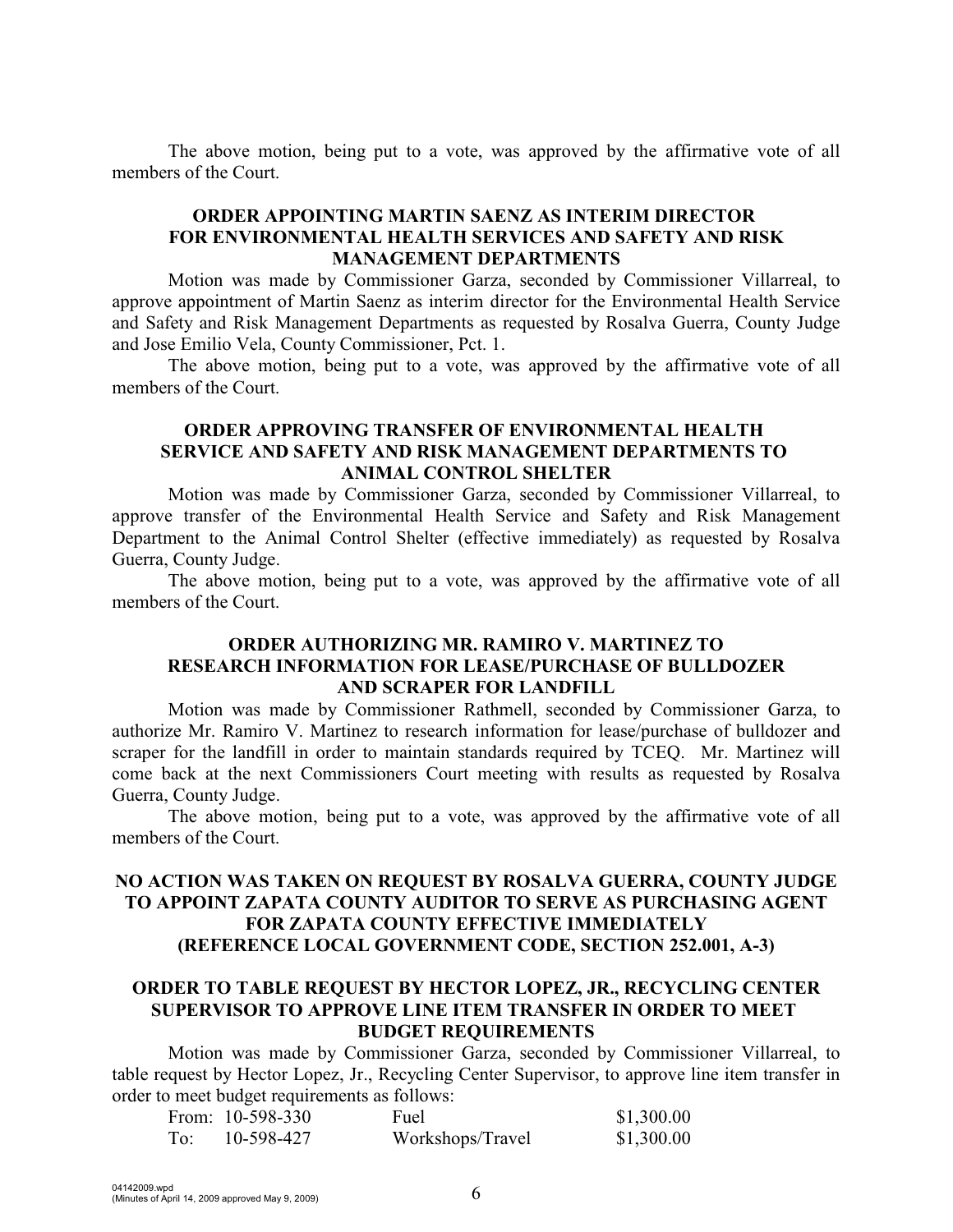The above motion, being put to a vote, was approved by the affirmative vote of all members of the Court.

## **ORDER APPROVING USE OF \$700.00 FROM ACCOUNT 10-001-681 TO PURCHASE PORTABLE RADIOS TO BE USED BY J.P. PCT. 1, JUDGE ANNA GUERRA AND PCT. 1, CONSTABLE ADALBERTO MEJIA**

Motion was made by Commissioner Garza, seconded by Commissioner Villarreal, to approve use of \$700.00 from Account 10-001-681 to purchase portable radios to be used by J.P. Pct. 1, Judge Anna Guerra and Pct. 1, Constable Adalberto Mejia as requested by Jose Emilio Vela, County Commissioner, Pct. 1.

The above motion, being put to a vote, was approved by the affirmative vote of all members of the Court.

## **ORDER APPROVING TO REPLACE ANA CELIA TAYLOR, SLOT #5 WITH HENRY MARTINEZ, JR. AT \$7.25 PER HOUR**

Motion was made by Commissioner Garza, seconded by Commissioner Villarreal, to replace Ana Celia Taylor, Slot #5 Parks Salary and Wages (10-002-107) with Henry Martinez, Jr. at \$7.25 per hour as requested by Gabriel Villarreal, County Commissioner, Pct. 2.

The above motion, being put to a vote, was approved by the affirmative vote of all members of the Court.

# **ORDER APPROVING LINE ITEM TRANSFER REQUESTED BY CARMEN R. REYES, NUTRITION CENTER DIRECTOR**

Motion was made by Commissioner Garza, seconded by Commissioner Villarreal, to approve line item transfer in order to meet budget requirements.

|                                                                                                                                                      |  | From: 38-647-330 | Fuel & Lubricants |  | \$1,000.00 |  |
|------------------------------------------------------------------------------------------------------------------------------------------------------|--|------------------|-------------------|--|------------|--|
|                                                                                                                                                      |  | To: $38-647-589$ | Center Equip.     |  | \$1,000.00 |  |
|                                                                                                                                                      |  | From: 38-648-330 | Fuel & Lubricants |  | \$1,000.00 |  |
|                                                                                                                                                      |  | To: $38-647-589$ | Center Equip.     |  | \$1,000.00 |  |
|                                                                                                                                                      |  | From: 38-649-330 | Fuel & Lubricants |  | \$500.00   |  |
|                                                                                                                                                      |  | To: $38-647-589$ | Center Equip.     |  | \$500.00   |  |
| $\mathbf{11}$ $\mathbf{0}$ $\mathbf{0}$ $\mathbf{0}$ $\mathbf{11}$ $\mathbf{0}$ $\mathbf{12}$ $\mathbf{13}$ $\mathbf{0}$ $\mathbf{14}$ $\mathbf{15}$ |  |                  |                   |  |            |  |

as requested by Carmen R. Reyes, Nutrition Center Director.

The above motion, being put to a vote, was approved by the affirmative vote of all members of the Court.

## **ORDER APPROVING INSTALLATION OF SPEED HUMP AT 2403 BRAZOS**

Motion was made by Commissioner Garza, seconded by Commissioner Villarreal, to approve installation of a speed hump at 2403 Brazos Street as requested by Gabriel Villarreal, County Commissioner, Pct. 2.

The above motion, being put to a vote, was approved by the affirmative vote of all members of the Court.

#### **ORDER APPROVING INSTALLATION OF SPEED HUMP AT 812 ROMA STREET**

Motion was made by Commissioner Garza, seconded by Commissioner Villarreal, to approve installation of a speed hump at 812 Roma Street as requested by Norberto Garza, County Commissioner, Pct. 4.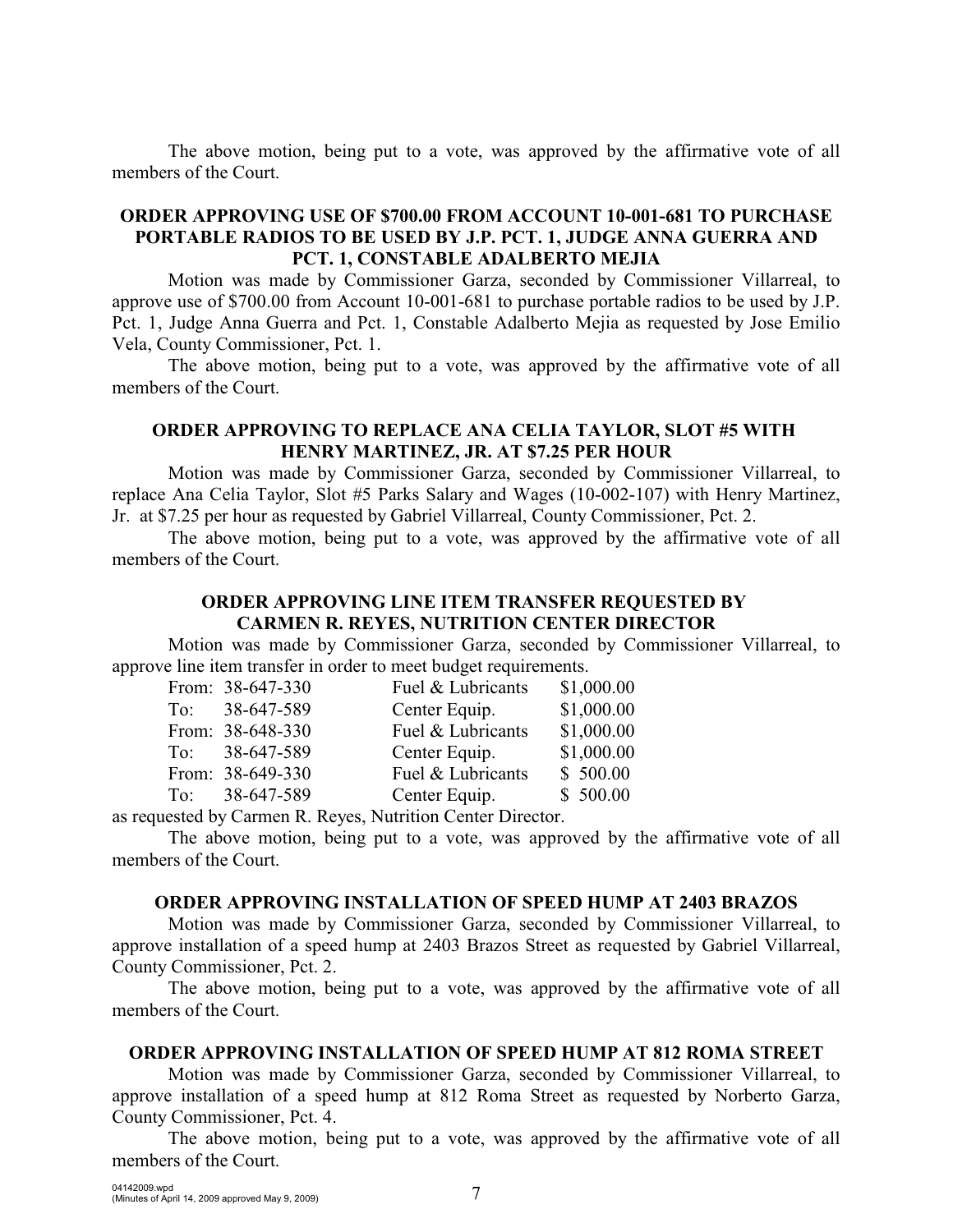## **ORDER APPROVING INSTALLATION OF SPEED HUMPS AS REQUESTED BY NORBERTO GARZA, COUNTY COMMISSIONER, PCT. 4**

Motion was made by Commissioner Garza, seconded by Commissioner Villarreal, to approve the installation of speed humps at the following locations:

- 1. 804 Medina Street
- 2. between  $10^{th} \& 13^{th}$  on Zapata Street
- 3. between  $7<sup>th</sup>$  &  $10<sup>th</sup>$  on Zapata Street
- 4. between  $16<sup>th</sup>$  &  $19<sup>th</sup>$  on Ramireño Street
- 5. between  $7<sup>th</sup>$  &  $10<sup>th</sup>$  on Miraflores Street

as requested by Norberto Garza, County Commissioner, Pct. 4.

The above motion, being put to a vote, was approved by the affirmative vote of all members of the Court.

## **ORDER APPROVING INSTALLATION OF SECURITY LIGHTS AS REQUESTED BY GABRIEL VILLARREAL, COUNTY COMMISSIONER, PCT. 2**

Motion was made by Commissioner Garza, seconded by Commissioner Villarreal, to approve security lights at the following locations:

- 1. 4085 N. Hwy. 83 in Ramireño, Texas
- 2. 201 Matamoros Street in San Ygnacio, Texas
- 3. 208 Matamoros Street in San Ygnacio, Texas

as requested by Gabriel Villarreal, County Commissioner, Pct. 2.

The above motion, being put to a vote, was approved by the affirmative vote of all members of the Court.

## **ORDER APPROVING INSTALLATION OF SECURITY LIGHTS AS REQUESTED BY NORBERTO GARZA, COUNTY COMMISSIONER, PCT. 4**

Motion was made by Commissioner Garza, seconded by Commissioner Villarreal, to approve installation of security lights at the following locations:

1. 1601 Zapata Boulevard

2. between  $7<sup>th</sup>$  &  $10<sup>th</sup>$  Street at 711 Villa Street

as requested by Norberto Garza, County Commissioner, Pct. 4.

The above motion, being put to a vote, was approved by the affirmative vote of all members of the Court.

## **ORDER APPROVING INSTALLATION OF SECURITY LIGHT AS REQUESTED BY JOSEPH RATHMELL, COUNTY COMMISSIONER, PCT. 3**

Motion was made by Commissioner Garza, seconded by Commissioner Villarreal, to approve installation of a security light at the following locations:

- 1. 406 Ann Drive
- 2. 384 Cerrito Drive
- 3. Intersection of Lincoln and Madison Drive
- 4. Lakeshore Drive

as requested by Joseph Rathmell, County Commissioner, Pct. 3.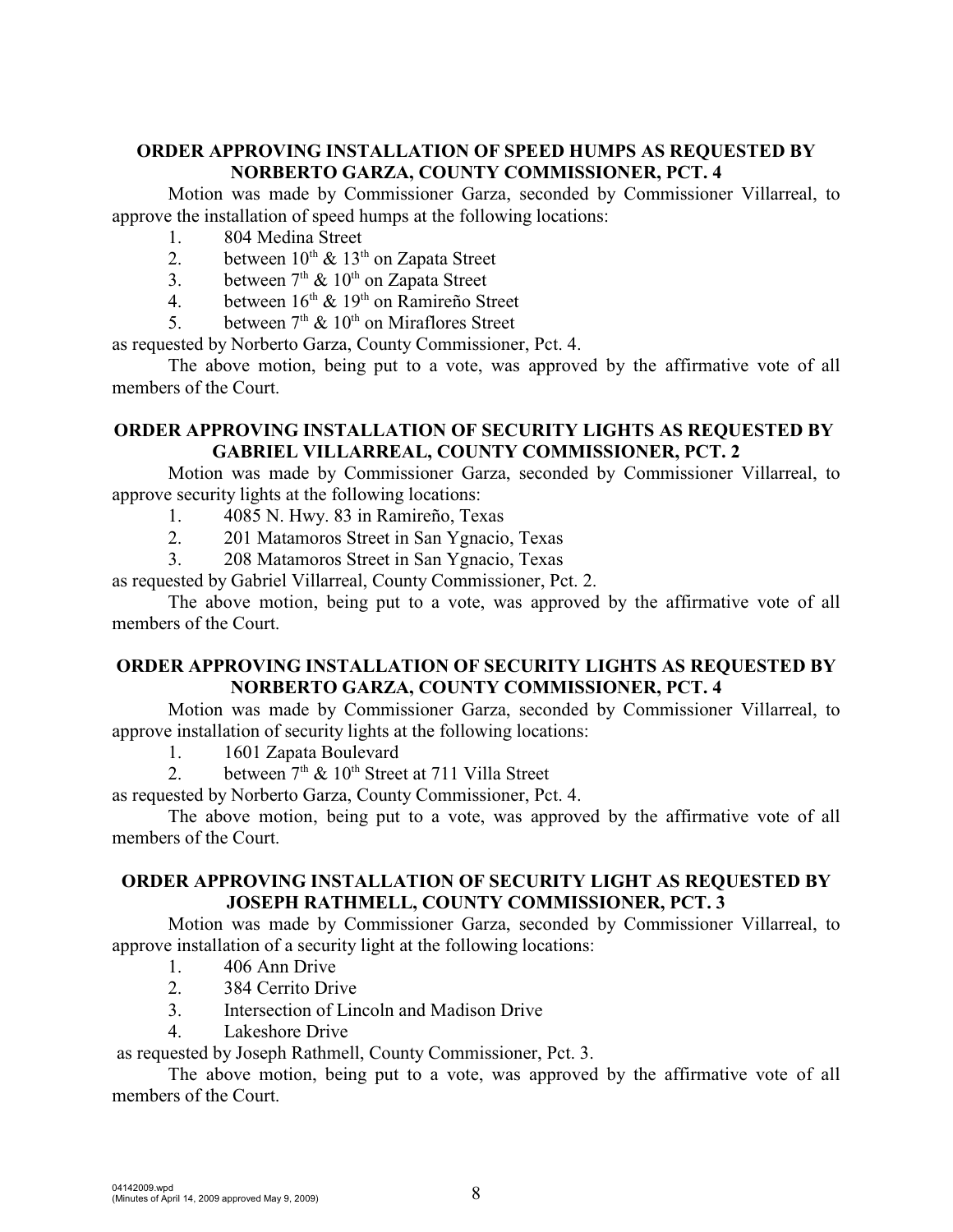## **ORDER DENYING REQUEST BY DOROTEO N. GARZA, COUNTY AUDITOR TO APPROVE RESOLUTION FOR COUNTY AUDITOR TO OPERATE CENTRAL ACCOUNTING SYSTEM AND SET STANDARDS AND PROCEDURES RELATED TO THIS PROCESS**

Motion was made by Commissioner Rathmell, seconded by Commissioner Vela, to deny the request by Doroteo N. Garza, County Auditor, to approve resolution for the County Auditor to operate the central accounting system and set standards and procedures related to this process. (This authority is given to the County Auditor by statutes as listed in the Texas Local Government Code, Chapter 12, County Financial Accounting). This will become effective on October 1, 2009.

The above motion, being put to a vote, was approved by the affirmative vote of Commissioners Rathmell, Vela, Garza, and Villarreal. Judge Guerra voted against. Motion Carried.

## **ORDER APPROVING SOIL WATER CONSERVATION DISTRICT RESOLUTION AND/OR LETTER IN OPPOSITION OF HB 3484**

Motion was made by Commissioner Rathmell, seconded by Commissioner Garza, to approve Soil Water Conservation District Resolution and/or letter in opposition of HB 3484 as requested by Rosalva Guerra, County Judge.

The above motion, being put to a vote, was approved by the affirmative vote of all members of the Court.

#### **ZAPATA COUNTY MEDICAL GROUP MONTHLY REPORT**

No one present to give report. Written report submitted for the record.

# **PRESENTATION BY AL CHAPA, FORMER CEO FOR DOCTORS HOSPITAL ON SURGICENTER PROPOSAL**

No one present to give presentation.

## **ZAPATA COUNTY ECONOMIC DEVELOPMENT CENTER BUSINESS MONTHLY REPORT**

No one present to give report. Written report submitted for the record by Peggy Umphres.

#### **ADJOURN**

Motion to adjourn was made by Commissioner Vela, seconded by Commissioner Villarreal, and being put to a vote, was approved by the affirmative vote of all members of the Court.